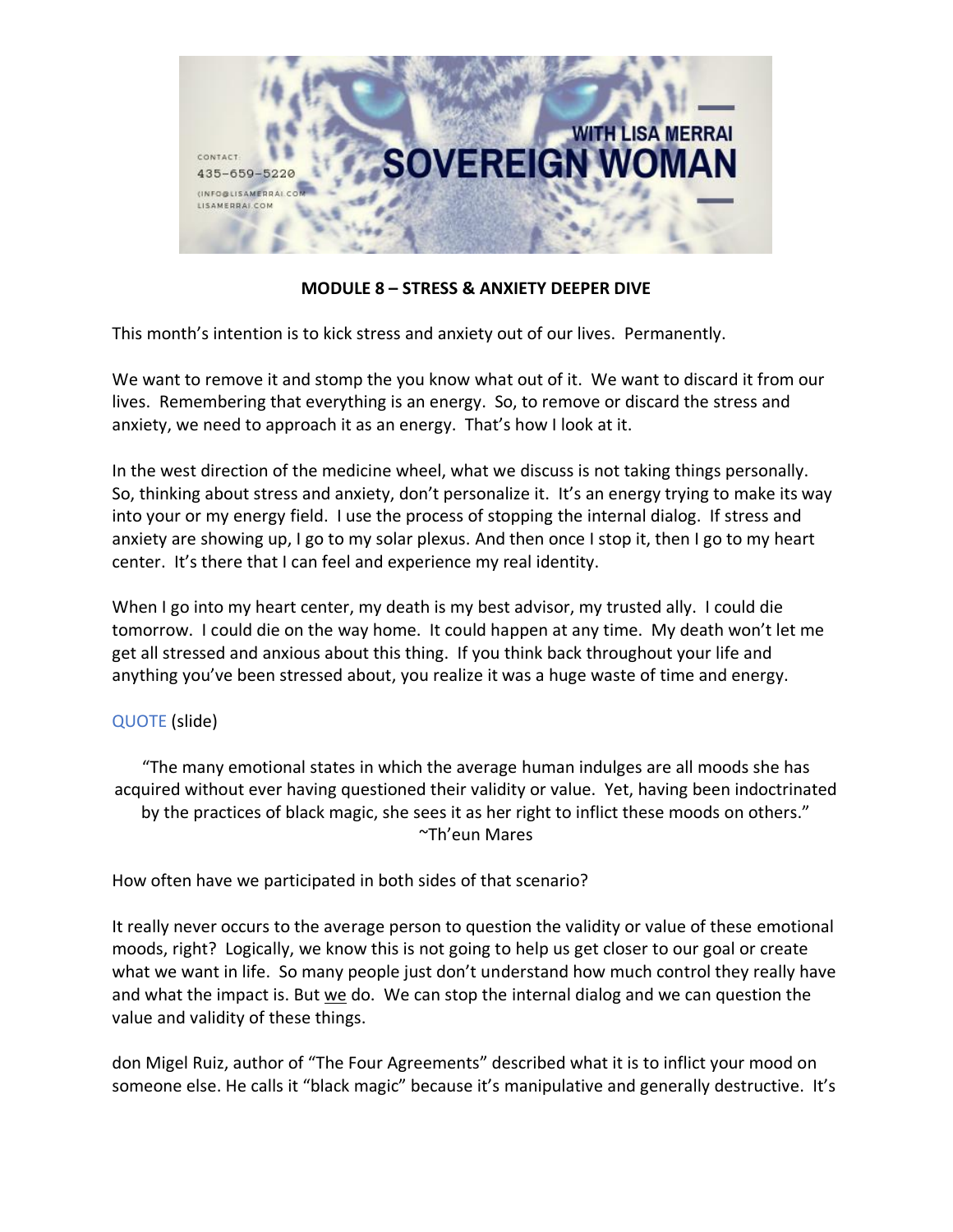been going on for a few thousand years at least. We've been indoctrinated into it. We've been convinced that's how you get through life.

An example is men using anger, or women using victim stories (both masking fear) to get others to do what they want. It causes heart disease and other physical problems, karma etc, but this is all indoctrinated even into our DNA level.

We are going to be stopping this when we get into relationships. The most important thing to do right now is become aware of the indoctrination and notice it and make a commitment to stop it.

### QUOTE (slide)

"Any (wo)man, given the right circumstances can allow her Spirit to surface and take command of the situation but sustaining this at all times is something only a warrior is capable of." ~Th'eun Mares

What does this mean? The Sovereign Woman knows herself to be her Spirit, what we call the Dreamer. We know this is our real identity, through our heart center and stopping the mental dialog. Encountering this clash between the mind and the essence of your Dreamer is something that is going to continually happen on a more frequent basis for you. If you keep doing what we've discussed, stopping dialog and staying in your heart center, you will master this process of becoming more aware and more conscious of your power. And as it does, life is going to get easier and easier. This is also connected to mastery of time. It makes perfect sense. Think of all the wasted time that we create in our lives. Most people waste so much time. They create all kinds of drama and its stuff they have to deal with.

#### REMEMBER… (slide)

Stress and anxiety are the beliefs in what is not real! They are the result of a crisis in identity.

#### Do we all understand this?

If your life is on the line, real stress will take over. The survival instinct will take over. The chronic stress people are experiencing today is just an identity crisis. This goes back to releasing the past and it's so effective we are going to get back into it tonight.

#### PRESSURE OF BATTLE (slide)

"The warrior does not inflict her emotional state of being onto others. But if the warrior feels the need to express her emotions, she simply chooses anyone or anything, be it friend, dog, or mountain, to whom she expresses her innermost feelings.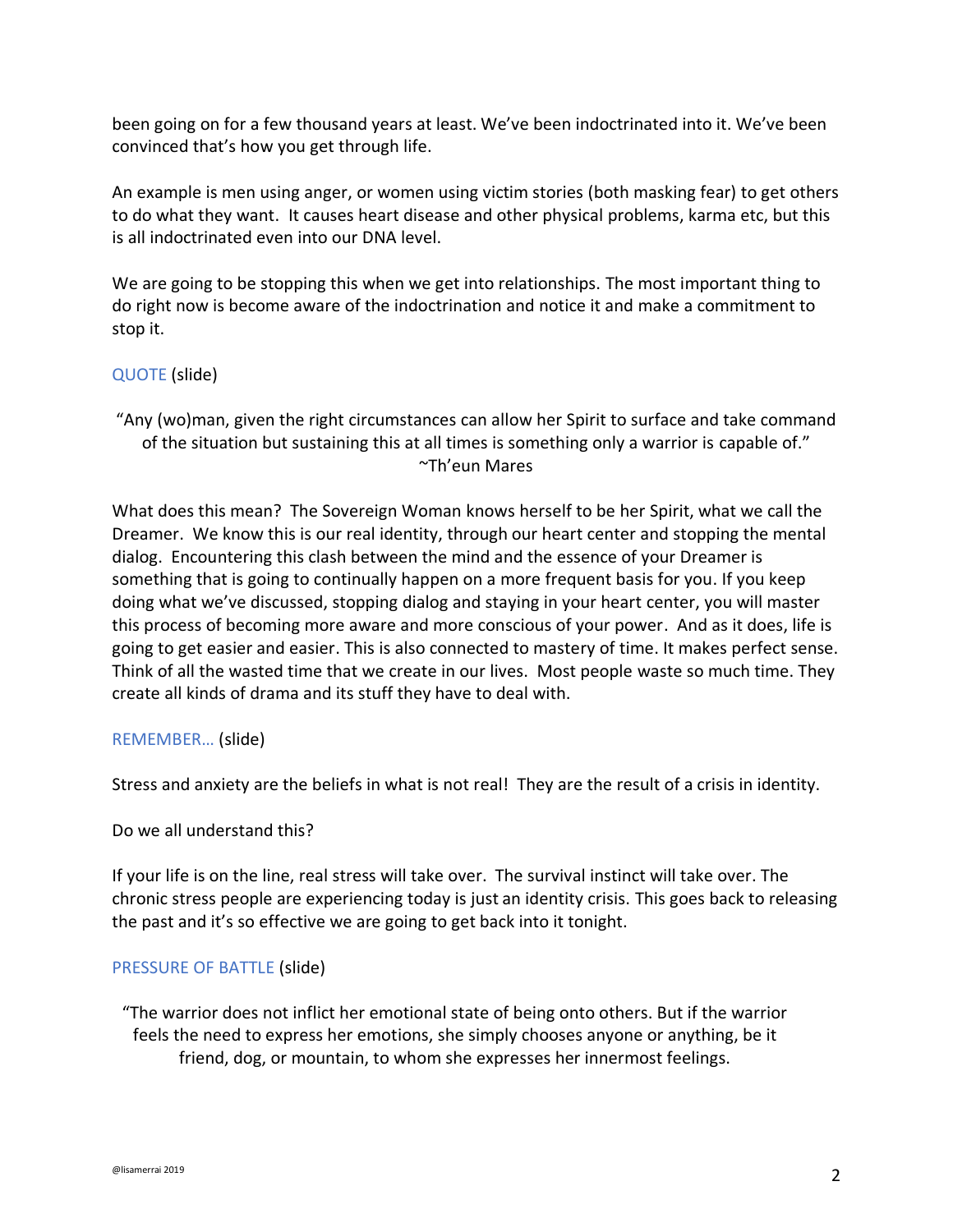It does not matter to the warrior if she is not answered, or even if she is not heard, because the warrior is not seeking to be understood or helped – by verbalizing her feelings she is simply releasing the pressure of her battle."

Let's explore this a little bit. We are not seeking to be heard, or answered, understood or helped.

Does anyone know why that is?

All the Sovereign warrior really wants is to go back to residing in her real identity, the Dreamer. That's the reason to release the pressure of the battle. We know there are all kinds of things to learn from it, and that there is a lot going on, but when we use the power of sound to release these stories and feelings, we are releasing the build-up of energy from our field so we can realign with who we really are. When we are aligned with our Dreamer, we can "see" and navigate much more efficiently and gracefully.

Being able to release stress is a way to transform your life. You are extracting energy and removing it from your energy field, removing a story, a stress, a condition through awareness.

## THREE WAYS OF CHANGE (slide)

TRANSMUTATION is a change between states. This happens when we work on our stuff and the energy around it changes from deeply negative to neutral and even to positive. When we track through a pattern we are taking one energy to create another energy.

TRANSFORMATION is a change only accomplished by death…example of a pattern, you are working on the pattern, eventually the payoff comes to you, you then have transmuted that energy into becoming conscious of the payoff. When you choose differently in your life, when you bring that pattern to your conscious awareness and no longer feed it, and or do a fire ceremony, you have killed that pattern. That's transformation.

TRANSFIGURATION is an atomic change. The classical example is ascension, as when a master ascends. This can happen in your life as you ascend from one level of consciousness to another….in the medicine wheel, when you receive the rites, and you activate those rites, you actually change the atomic structure of your DNA, your physical body, your luminous field.

Any questions?

#### CHECK IN (slide)

Where you able to use the stress release process? What would you like to share about the last meeting? What's going on in your life right now and how can we serve and support you?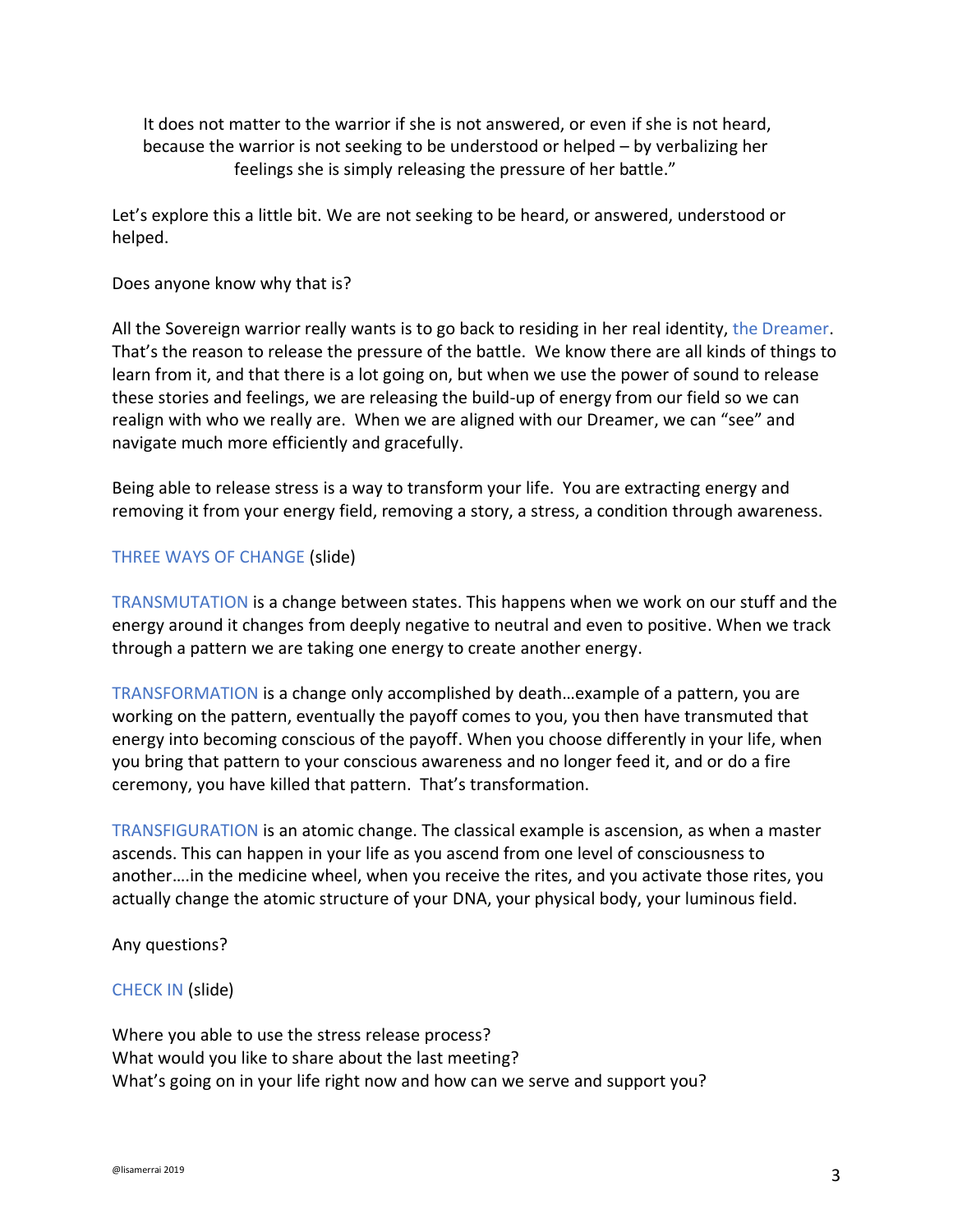## LET'S TALK ABOUT STRESS (slide)

Let's discuss stress….let's release the energy of our battles….right now. The reason we are getting into this is that it works.

I want each of you to choose if you want feedback or not. If you don't, no problem. And if you do, let me know. Whatever you choose is perfect.

Personal example. I am dealing with a lot of financial stress because it's an area I haven't really delved into as much as other areas of our family life for the last two decades. I gave up my career in Silicon Valley in 1998 to raise my kids. My ex was an expert hedge fund manager and just knew so much more than I did so I let him handle all of that. Now that I'm divorcing, all these decisions and choices and knowledge fall to me. So, I am having to learn, really quickly, about everything from investments, passive income, building a business, taxes, you name it. It's been a crash course in how to rebuild everything and at times, it gets overwhelming.

I notice some fear and some anxiety and I definitely have had to call on these same tools I'm sharing with you. I do not want that negative, fearful, victim-y energy in my future threads, right? So, I need to shift it as soon as I'm aware of it.

Another thing that tends to get me stressed is my kids. I worry, as any parent does, about how they are doing and what I can do better to support them. It sometimes can feel like a roller coaster, especially when my worry is compounded by feelings of guilt or shame. And by the way, guilt and shame are the two lowest possible vibration energies we can get burdened by. I want you to know that you must clear that as soon as you are aware you are feeling it. It's apparently very dark, very malevolent and malicious. It has been passed down and pushed deep into our psyches as a means of control. There is no place for guilt or shame in a Sovereign Woman's life. Let it go asap!

So, what are you guys stressing about right now? Let's vent! Let us know if you want feedback or not. Nothing is worth staying stressed over.

Ask your higher self, what do I really want?

Use energy clearing statement on any issues that come up.

"I turn my will and my life over to the Great Spirit and my Dreamer."

#### TRANSFORM ENERGY PROCESS: STONE (slide)

- 1. Find a stone you are attracted to working with
- 2. Over the next two weeks, make a list of everything you believe to be true that causes you stress